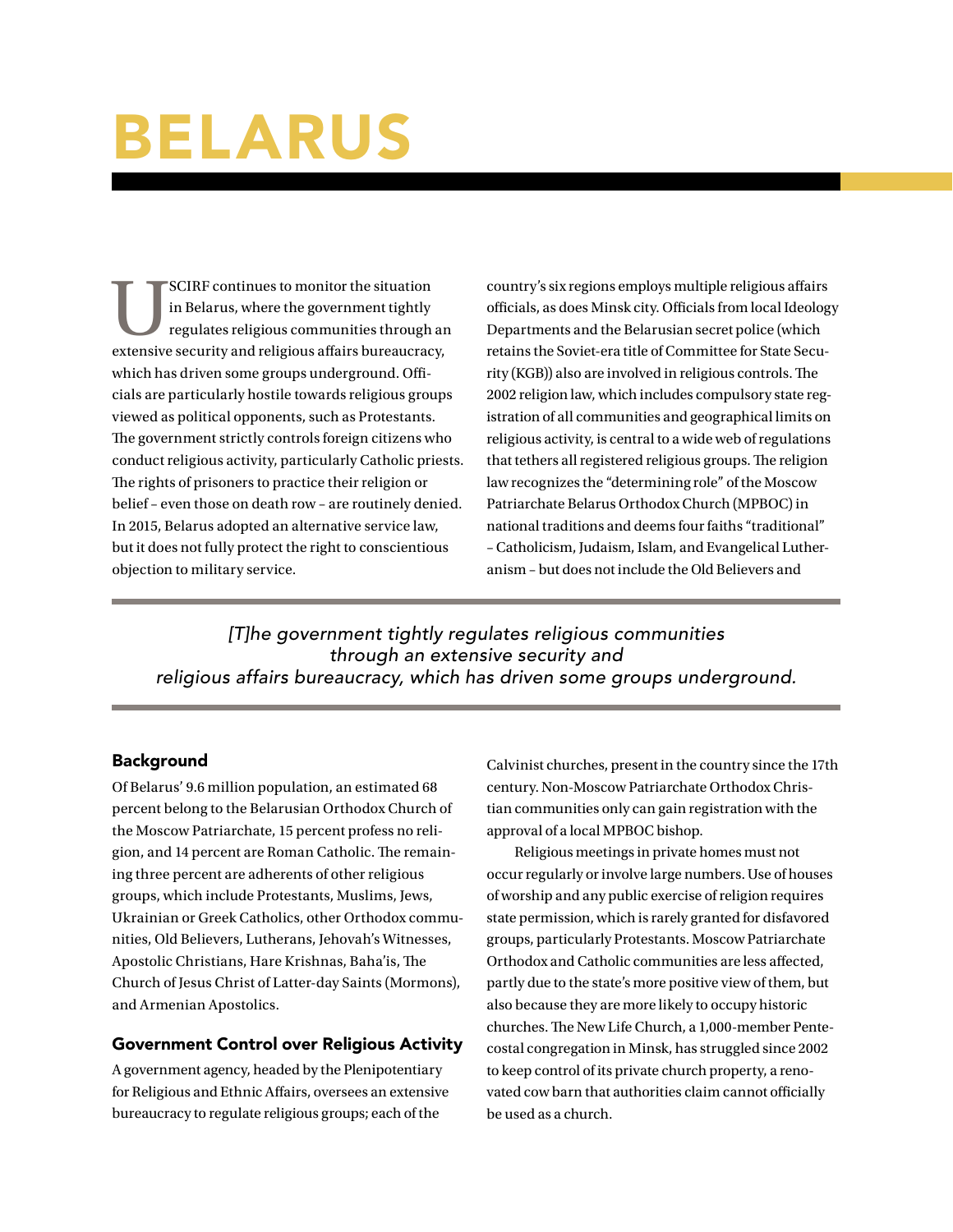Unregistered religious activity usually is treated as an administrative offense punishable by a fine. Since registration is compulsory, the religion law makes no provision for those which do not wish to register, such as the Council of Churches Baptists and a similar Pentecostal group. A religious group found to have violated the religion law must correct the alleged violation within six months and not repeat it for one year or face closure. There is no legal avenue for religious groups to challenge such warnings, as the Belarus Constitutional Court noted in 2007. After that ruling, Jehovah's Witnesses often have tried, but failed, to establish the legal right to challenge such rulings.

long attempts to register. In May 2015, riot police raided the rented worship place of the Reformed Orthodox Transfiguration Church in Gomel; one month later, officials forbade the church from renting space, in effect a meeting ban. Its pastor, Sergei Nikolaenko, faces administrative charges and his home was searched. Also in May, armed police raided the Council of Churches Baptists in Svetlogorsk. Three members were later fined for unauthorized worship meetings; others face similar charges, as does the owner of the home where the church meets. In December 2015, police in Gorki raided a private religious meeting of a Council of Churches Baptists congregation. Its leader, Mikhail Shulgan,

*In a positive development, during the reporting period, several religious groups were permitted to hold large religious events outside registered places of worship.*

#### Status of Public Religious Activity

In a positive development, during the reporting period, several religious groups were permitted to hold large religious events outside registered places of worship. Protestants held outdoor baptisms in lakes, Catholic and Orthodox churches held large public processions, and the Protestant Full Gospel Union received official permission for the first time in 20 years to rent a major public sports venue in Minsk. However, although Hare Krishnas were denied permits for large processions, they did hold small processions. Also, officials reportedly tried to prevent individuals from offering religious texts on the street, even if punishment is infrequent. In June 2015, three Hare Krishnas were briefly detained in Vitebsk for offering religious texts to passers-by. In November 2015, a lawyer who belongs to an unregistered Protestant church in Minsk asked parliament to explain why he was denied permission for a public Bible reading although registered religious groups are allowed to do so.

#### Actions against Religious Minorities

In July 2015, the Belarusian Autocephalous Orthodox Church's parish in the capital Minsk gave up its yearswas told he should not hold a meeting without state permission, but as of 2011 that is no longer an administrative offense; his wife, however, was charged with the administrative offence of "not using living premises for their designated purpose." In February 2016, the Plenipotentiary for Religious and Ethnic Affairs, Leonid Gulyako, threatened to revoke the registration of Jehovah's Witness communities, although he lacks the legal authority to do so.

### Actions against Foreign Priests

In July 2015, Belarusian border guards denied entry to the U.S.-based Archbishop of the Belarusian Autocephalous Orthodox Church. In December 2015, the government denied entry to two Polish Catholic priests invited by the church to work in Belarus. The Catholic Bishops Conference has noted publicly the increased difficulty their priests face in receiving official permission to enter Belarus. In February 2016, Plenipotentiary Gulyako was publicly critical of Catholic priests' "destructive" activity and also criticized the Catholic Church for its alleged failings in training clergy. According to Forum 18, the Plenipotentiary's Office impeded the required registration for the Catholic Theological Academy that remains under construction in Minsk. The Conference